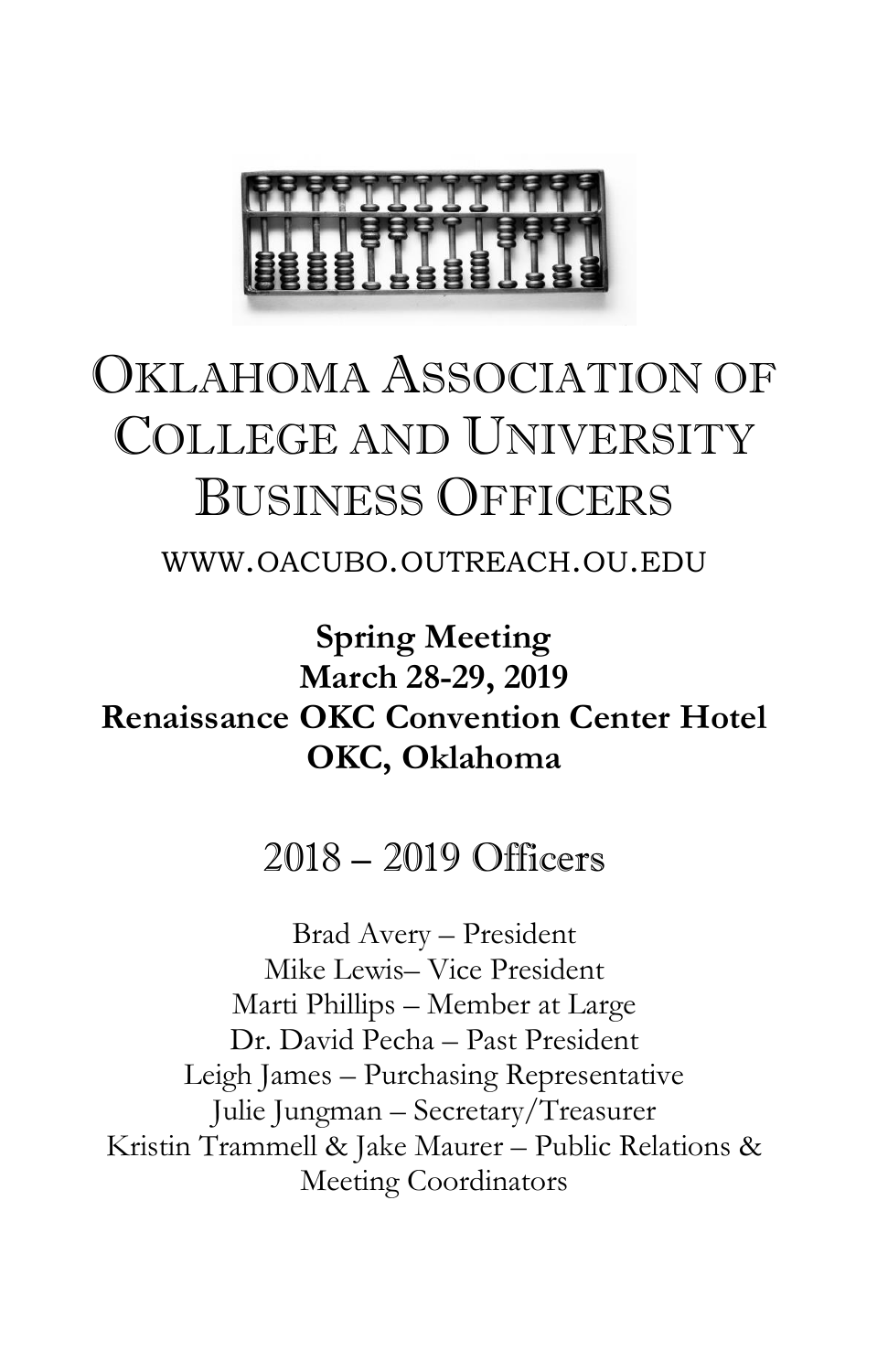## Oklahoma Association of College and University Business Officers **Spring 2019 Meeting Agenda Thursday, March 28, 2019**

| $7:30am - 9:00am$            |                   |
|------------------------------|-------------------|
| Registration                 | Foyer             |
| <b>Continental Breakfast</b> | 4-5 Meeting Rooms |

9:00am – 10:40am 1-3 Meeting Rooms **Keynote: Business Etiquette and Professionalism** *Carey Sue Vega, Expeditions in Etiquette*

11:00am – 11:50am 1-3 Meeting Rooms **General Session: "Current Issues in Higher Education Fraud"**

*Mike Brodsky, Deloitte Financial Advisory Services, LLP* 

 $12:00 \text{pm} - 1:00 \text{pm}$  4-5 Meeting Rooms **Lunch**

 $1:00 \text{pm} - 1:50 \text{pm}$  1-3 Meeting Rooms **General Session: "Difficult or Unique Acquisitions"**

*Scott Schlotthauer, Oklahoma State University* 

 $1:50 \text{pm} - 2:00 \text{pm}$  Foyer **Break with Vendors**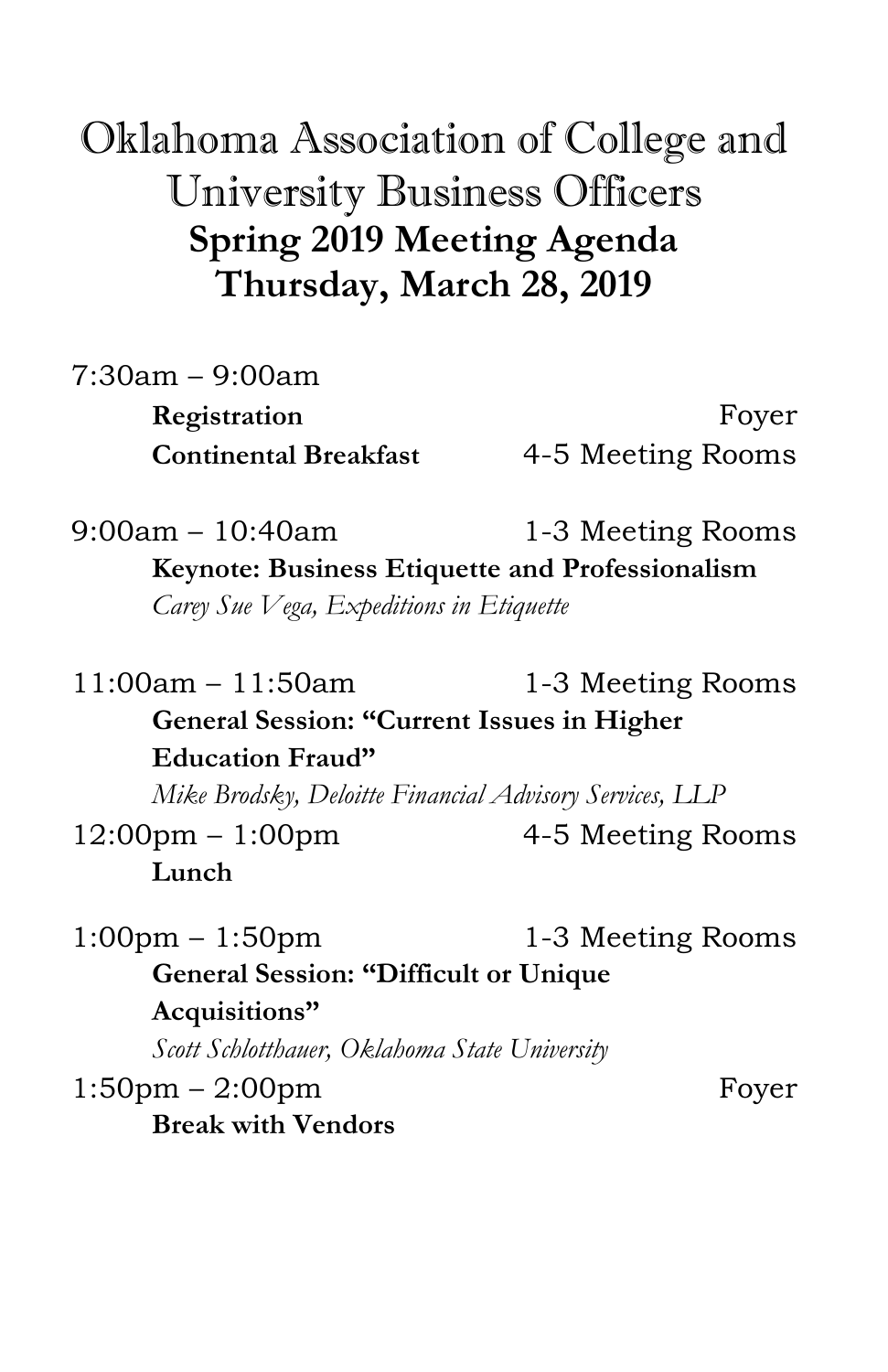2:00pm – 2:50pm 1-3 Meeting Rooms **General Session: "Topics and Trends in Forensic Data Analytics"**

*Doug Manhart, BKD's Forensics & Valuation Services*

2:50pm – 3:10pm – Foyer **Break with Vendors**

 $3:10 \text{pm} - 4:00 \text{pm}$  1-3 Meeting Rooms **General Session: "OSRHE Update"** *Chancellor Glenn D. Johnson, OSRHE*

4:00pm – 4:10pm Foyer **Break with Vendors**

 $4:10 \text{pm} - 5:00 \text{pm}$  1-3 Meeting Rooms **General Session: "Ethics"**

*Scott Fern, Oklahoma State University Legal Counsel*

 $5:00 \text{pm} - 5:10 \text{pm}$  1-3 Meeting Rooms **Vendor Door Prize Presentations**

5:10pm – 6:30pm – 4-5 Meeting Rooms **Vendor Sponsored Networking and Reception**

6:30pm

**Dinner on your own**